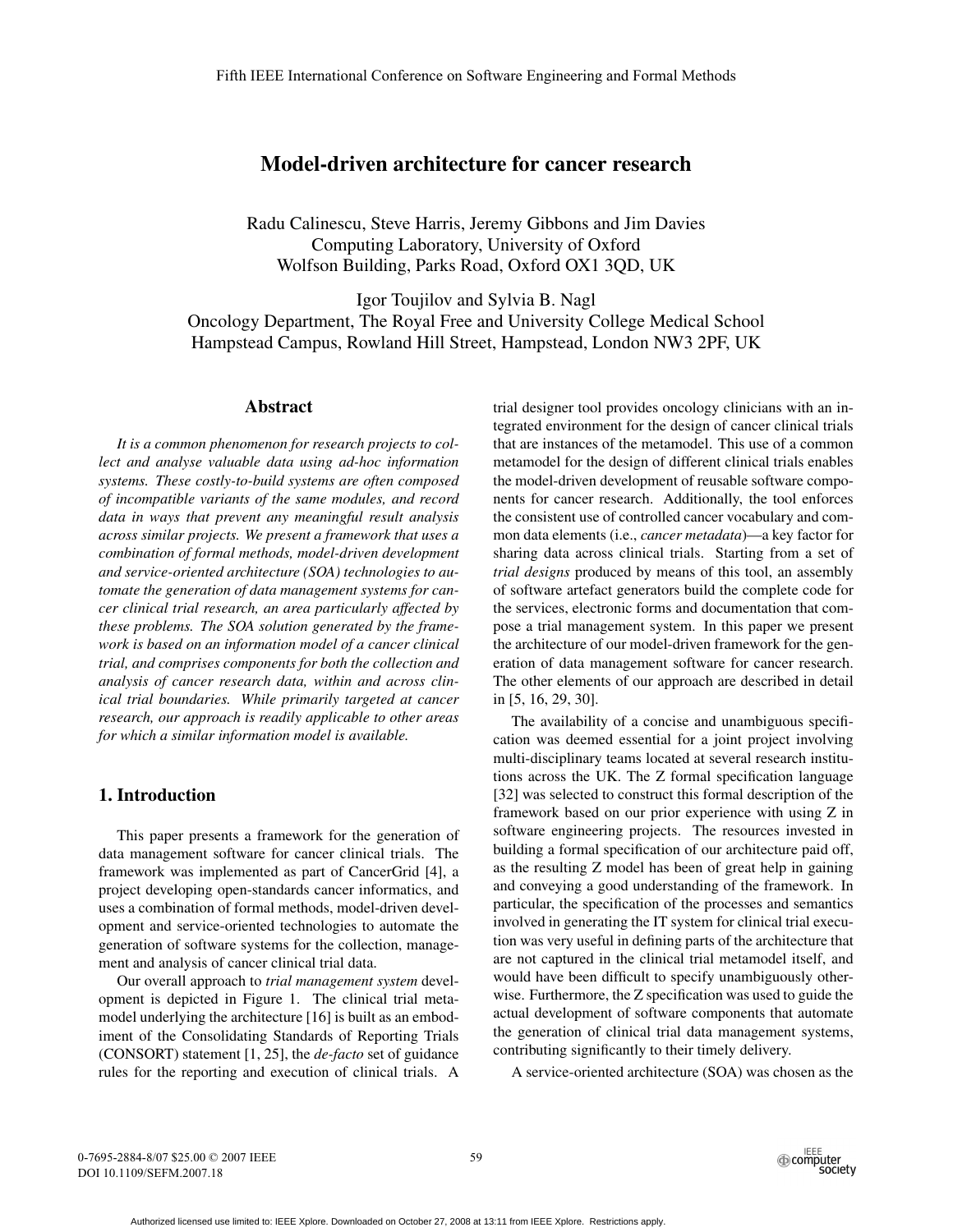

**Figure 1. Metamodel- and metadata-based generation of cancer data management systems**

target for this generation due to its ability to combine independent, reusable components as required by each specific trial and by the cross-trial data analysis [5]. Another factor that recommended this approach was the good match between the cancer research use cases and the decoupling of services and clients characteristic to SOAs [33].

The remainder of the paper is organised as follows. After a review of related work in the next section, Sections 3 and 4 introduce our common data element and trial design specifications, respectively. Section 5 presents several types of queries involved in the analysis of research data across multiple clinical trials. The techniques used for the modeldriven generation of a trial management system are formally defined in Section 6. Section 7 describes the components of the framework and how they co-operate to build an instance of the trial management system. A case study that illustrates the use of the framework for two of CancerGrid's primary clinical trials [26, 27] is provided in Section 8, followed by our concluding remarks in Section 9.

### 2. Related work

The US cancer Biomedical Informatics Grid (caBIG) project [19] models clinical trials [22] and has cancer data sharing as one of its primary objectives. Their caCORE software development kit [18] handles the generation of web service stubs for some aspects of cancer research, with the actual logic being manually added to these stubs. Our framework succeeds in generating fully-fledged web services for clinical trial execution automatically by including in its underlying model a comprehensive specification of the targeted clinical trials. Additionally, our model-driven approach to generating a trial management system automates the generation of the web forms that, together with these services, provide a complete SOA solution.

The WSDL .NET tool [24] produces web service and client stubs from WSDL contracts and XML schemas.

However, in the absence of any knowledge about the service and client logic, the missing code needs to be added manually. In contrast, the use of a generic clinical trials model and of a formally defined set of transformations makes the CancerGrid framework capable of generating web services and forms that can be readily deployed on to an IIS server.

Many commercial and open-source tools have been developed for the design and generation of XForms from XML documents and schemas. XFormation [23] is a commercial tool providing a graphical environment for XForms design and the ability to generate XForms from XML schemas. Although one of the few mature products providing schema-based XForms generation, XFormation does not expose an API for the runtime creation of forms an important requirement for the CancerGrid framework, whose users need to build web forms from dynamically generated XML schemas. The same applies to IBM's XML Forms Generator [17], a highly-configurable Eclipse plugin that generates functional forms with XForms mark-up embedded within an XHTML document from an XML data instance, an XML schema or a WSDL document.

XSLT is often presented [15] as a straightforward means for the generation of XForms from XML schemas. One disadvantage of this approach is the complexity of the resulting XSL document. It is easier to develop and maintain a solution of this level of complexity in a traditional programming language such as Java or C#, which is the approach taken by our project. An important benefit of this approach is the ability to use the same generator for producing different types of forms, e.g., XForms and ASP.NET forms.

In the data analysis area, the query of data from multiple sources has been an important research topic for the last two decades. Generic approaches for querying multiple information sources were proposed [2, 7, 8] that use a model of a problem domain to devise global query systems. The approach in [2] requires the user to build a semantic domain model as well as a model of each database and knowl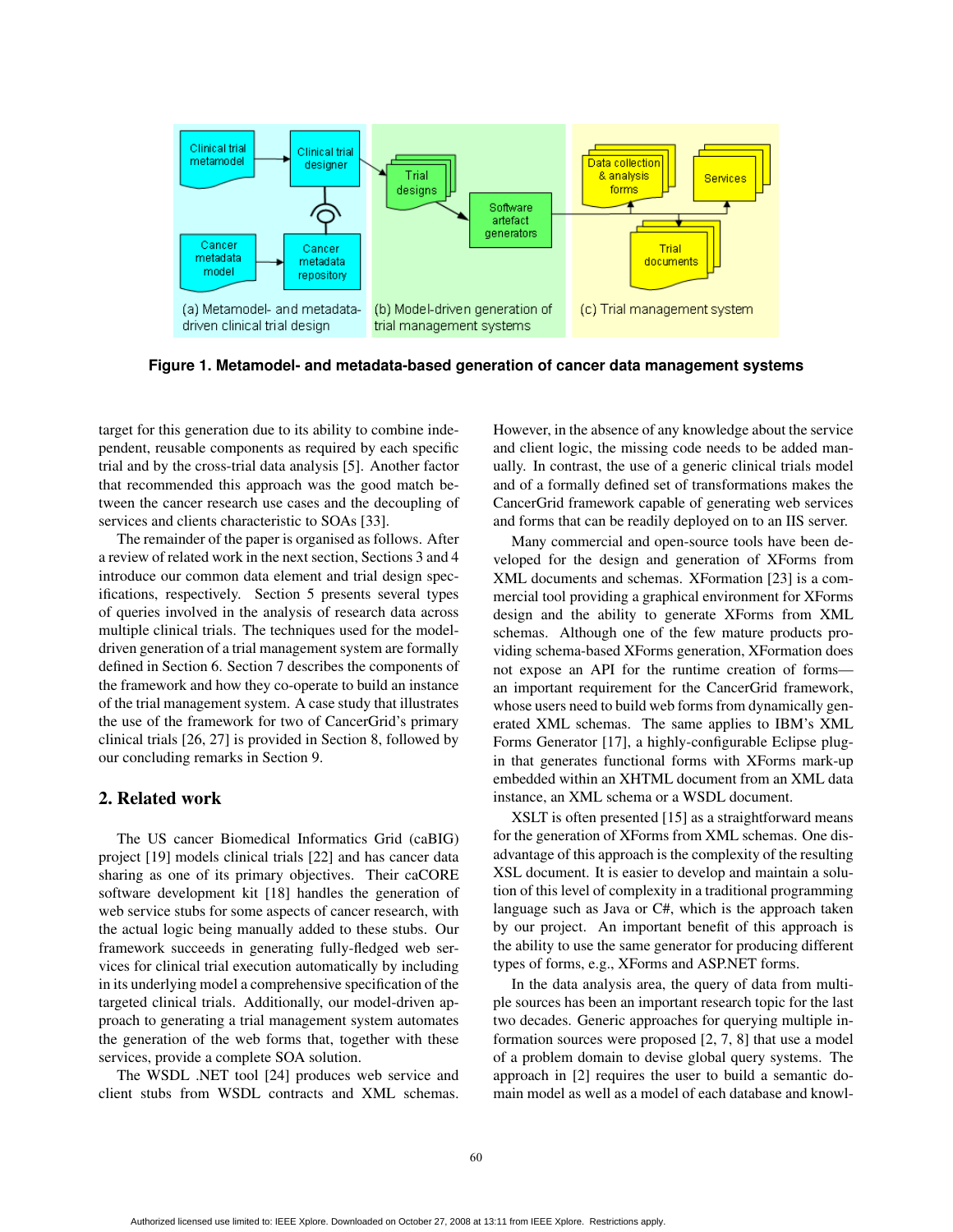edge base used as an information source. Therefore, this solution is appropriate only for users with expertise in both data modelling and the target problem domain. Similar approaches are described in [7, 8], where sophisticated techniques are used to create a "reference data model" [7] or a "metadatabase" [8] that are then employed to generate the global query. Unlike these approaches to querying heterogeneous data sources, our data analysis takes advantage of the homogeneity of data across cancer clinical trials to hide most of the complexity of a cross-trial query. Implementations of this system can therefore be used directly by cancer researchers with limited data modelling expertise.

Other medical projects such as VOTES [28] and PRATA [9] are concerned with the integration of data from multiple, distributed databases. VOTES [28] is interested in the integration of distributed medical data pertaining to the same patient, so candidate patients for new clinical trials can be identified easily. The query forms used by the VOTES portal resemble those from the prototype implementation of the trials management system introduced in this paper, however they are encoded manually by software developers familiar with the internal structure of the data sources. The PRATA system [9] addresses the XML integration of data extracted from multiple, distributed databases. The integration and visualisation of the data is based on a user-specified XML schema that requires inside knowledge of the data sources. In contrast, our data analysis is model-based, and provides information to guide user querying rather than relying on the users for this knowledge.

# 3. Common data elements

The consistent use of a controlled vocabulary (i.e., a set of domain-specific terms managed by a vocabulary registration authority) is key to sharing data between projects in any field of research. This is particularly relevant to cancer research, where tremendous human and financial resources are employed for the generation of small amounts of data [4]. The ability to analyse these data across multiple clinical trials is crucial to reaching statistically relevant conclusions.

The CancerGrid project is addressing this important requirement by basing its clinical trials model [16] on the use of thesauri – collections of controlled vocabulary terms and their relationships, and common data elements – controlled sets of cancer concepts and measurements. A common data element [29] is defined in terms of several basic types:

- *CdeID*, the set of common data element identifiers used to refer uniquely to specific CDEs;
- $CdeType$ , the set of types that common data element values may have;
- $CdeInfo$ , the metadata that fully define the semantics of the common data element.

These basic types are summarised below using Z notation:

 $[CdeID, CdeType, CdeInfo],$ 

and the common data element type is specified by

| $\Box$ $Cde \Box$    |
|----------------------|
| $\mid id : CdeID$    |
| valueDomain: CdeType |
| $ $ info: CdeInfo    |

The common data elements for a specific domain are maintained in a CDE (or *metadata*) repository for that area of research:

| $\Gamma$ CdeRepository.                                       |  |
|---------------------------------------------------------------|--|
| $\vdash cdeSet : \mathbb{P} \text{ } Cde$                     |  |
|                                                               |  |
| $\forall x, y : cdeSet \bullet x.id = y.id \Rightarrow x = y$ |  |
|                                                               |  |

# 4. Trial designs

Clinical trial data are generated during the execution of a trial as a result of a number of *trial events*, each of which corresponds to a stage in the execution of the clinical trial. For instance, clinical and personal patient data are collected during the registration stage, treatments are allocated in the randomisation stage, and periodical follow-up data collection is performed to assess response to treatment. The complete set of trial events in the CancerGrid trial model is given below:

 $TrialEvent ::= registration \mid eligibility \mid randomisation \mid$  $onStudy \mid treatment \mid offStudy \mid followUp \mid adverseEvent$ 

Clinicians gather the data corresponding to the trial events by filling in *case report forms* that comprise CDEs drawn from the cancer CDE repository [29],

cancerCdeRep : CdeRepository.

A case report form is fully defined by the sequence of trial events corresponding to its sections:<sup>1</sup>

| $\sqrt{CaseReportForm}$         |  |
|---------------------------------|--|
| $\vert$ events : seq TrialEvent |  |
|                                 |  |

For the purpose of our model-driven trial system development, a clinical trial is composed of a set of case report forms and the CDEs corresponding to each of their events:

| $-TrialDesign -$                                                                                                                                    |  |
|-----------------------------------------------------------------------------------------------------------------------------------------------------|--|
| $\mid forms : \mathbb{P} \text{ } Case ReportForm$                                                                                                  |  |
| $\vert$ eventCdeSet: TrialEvent $\rightarrow \mathbb{P}$ cancerCdeRep.cdeSet                                                                        |  |
| $\vert$ dom eventCdeSet = $\vert$ $\vert$ {f : forms • ranf.events}                                                                                 |  |
| $\forall f_1, f_2 : \text{forms} \bullet f_1 \neq f_2 \Rightarrow \text{ran } f_1 \text{. events} \cap \text{ran } f_2 \text{. events} = \emptyset$ |  |

<sup>&</sup>lt;sup>1</sup>The set of event handlers for the events in a case report form must be executed in a well-defined order, so it is essential that the trial events associated with the form are ordered instead of being organised into a set.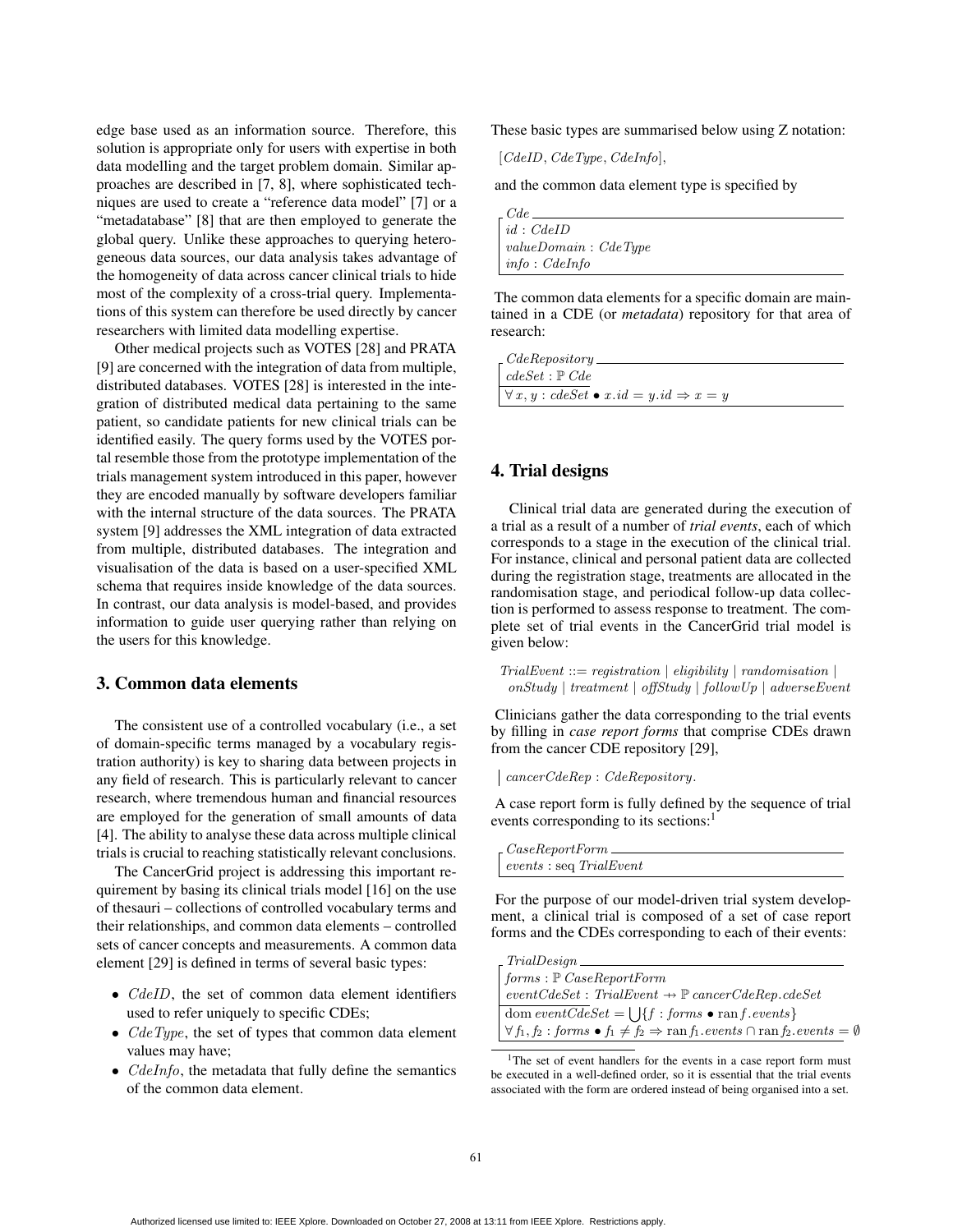Two additional operators are used in our specification. The first operator returns the set of events associated with a trial:

 $trialEvents: TrialDesign \rightarrow \mathbb{P} \left( TriallEvent \right)$  $\forall t$  : TrialDesign  $\bullet$ trialEvents  $t = \iint f : t \text{ for } t$  • ran f .events },

and the second operator builds the set of CDEs associated with a case report form in a clinical trial by combining the CDE sets corresponding to its events:

 $\label{eq:form} form CdeSet: \; Trial Design \times \, Case Report Form \, \rightarrow \, \mathbb{P} \; Cde$ dom form $CdeSet = \{t : \text{TrialDesign:}\}\$ f : CaseReportForm  $| f \in t \text{.forms} \bullet (t, f) \}$  $\forall t : \text{TrialDesign} \bullet \forall f : t \text{. forms} \bullet \text{ form} \text{C} \text{d} \text{e} \text{Set} \text{ } (t, f) =$  $S: \text{ }TrialDesign \bullet \forall f : t \text{.forms} \bullet \text{ } formCdeSet \left(t, f\right) = \bigcup \{e : \text{ran } f \text{. events} \bullet \text{ } t \text{.eventCdeSet} \, e\}.$ 

#### To give an example of a trial design, consider the CDEs

NodalStatus,ECOGStatus, TumorResectionStatus, RadiotheraphyTiming, QualityOfLifeSubstudyConsent, DiseaseStage, OestrogenStatus, ... : cancerCdeRep.cdeSet

#### that are associated with trial events for the tAnGo trial [27]:

tAnGo : TrialDesign  $\exists f : tAnGo-forms \bullet$  $f.events = \langle registration, eligibility, randomisation \rangle$  $tAnGo.eventCdeSet$  registration  $=$ {QualityOfLifeSubstudyConsent, OestrogenStatus, ...}  $tAnGo.eventCdeSet \; eligibility =$ {TumorResectionStatus, DiseaseStage, ...}  $tAnGo.eventCdeSet randomisation =$  $\{NodalStatus, ECOGStatus, ...\}$ 

The common data elements used to register tAnGo participants, to establish their eligibility, and to stratify the allocation of treatments (i.e., the trial *randomisation* [3]) are explicitly specified in the tAnGo trial design. Note that the complete trial design comprises all of the trial events defined at the beginning of this section, however for the sake of brevity only three of these are presented above.

### 5. Trial data analysis

The TrialDesign specification introduced in Section 4 provides all the necessary details for the collection of research data during the execution phase of a clinical trial. In this section, we formally define the data queries that form the basis for the analysis of the trial results. In their most general form, these trial queries are designed to operate on results pertaining to several cancer research projects based on CDEs drawn from the same metadata repository; however we will also demonstrate how specific instances of the queries support result analysis within a single project.

#### 5.1. Event-based data query

Our data queries are built using a number of pre-defined comparison operators:

 $ComparisonOp ::= hasAnyValue | isEqualTo |$  $isNot EqualTo | isLess Than | is Greater Than | ...$ 

Each *CdeType* type that CDEs can draw their values from is associated with a well-defined set of these operators:

 $\vert$  cdeComparisonOp : CdeType  $\rightarrow \mathbb{P}$  ComparisonOp.

For our purpose, a query element comprises a CDE and a comparison operator that is relevant for its value domain:

| $\it QueryElement$ .                     |  |
|------------------------------------------|--|
| cde: Cde                                 |  |
| op: ComparisonOp                         |  |
| $op \in cdeComparisonOp$ cde.valueDomain |  |
|                                          |  |

The query system described in this section is event based, that is, we are interested in identifying CDEs that are associated with the same trial event in all clinical trials involved in the query. This approach is consistent with the cancer researchers' need to analyse data from patients with similar characteristics at the same stage of their treatment. For instance, it makes sense to group patient data collected prior to the commencement of treatment for trials where the treatment varies, because this will avoid the confounding effects of the different treatments under study. However, comparisons at later time points may prove less useful.

Given a set of clinical trials *trialSet*, the query system specifies its query terms as a mapping from trial events to sets of query elements:

| $_$ rial $Query_$                                                                     |
|---------------------------------------------------------------------------------------|
| $trialSet: \mathbb{P} \text{ } TrialDesign$                                           |
| $queryTerms: TrialEvent \rightarrow \mathbb{P} \text{QueryElement}$                   |
| dom query Terms = $\bigcap \{t : \text{trialSet} \bullet \text{trialEvents } t\}$     |
| $\forall e : \text{dom queryTerms} \bullet \{ qt : queryTerms e \bullet qt. cde \} =$ |
| $\bigcap \{t : \text{trialSet} \bullet t \text{.event} \textit{CdeSet} \ e\}$         |
| $\forall e : \text{dom queryTerms} \bullet \forall qt_1, qt_2 : queryTerms e \bullet$ |
| $qt_1 \neq qt_2 \Rightarrow qt_1. cde \neq qt_2. cde$                                 |

The first constraint in the query definition requires that the trial events involved in the query must be part of all considered trials.<sup>2</sup> The last two constraints state that the query terms for these events comprise precisely one  $QueryElement^3$  for every CDE that the event is associated with in each of the queried trials. Notice that

<sup>2</sup>This simplifying assumption is relaxed in Section 5.2, which proposes a generalisation of the event-based cross-trial query.

 $3$ Although each *queryTerms* component consists of a single QueryElement, the query model can be extended easily to handle terms defined as logical expressions of multiple QueryElements that refer to the same CDE.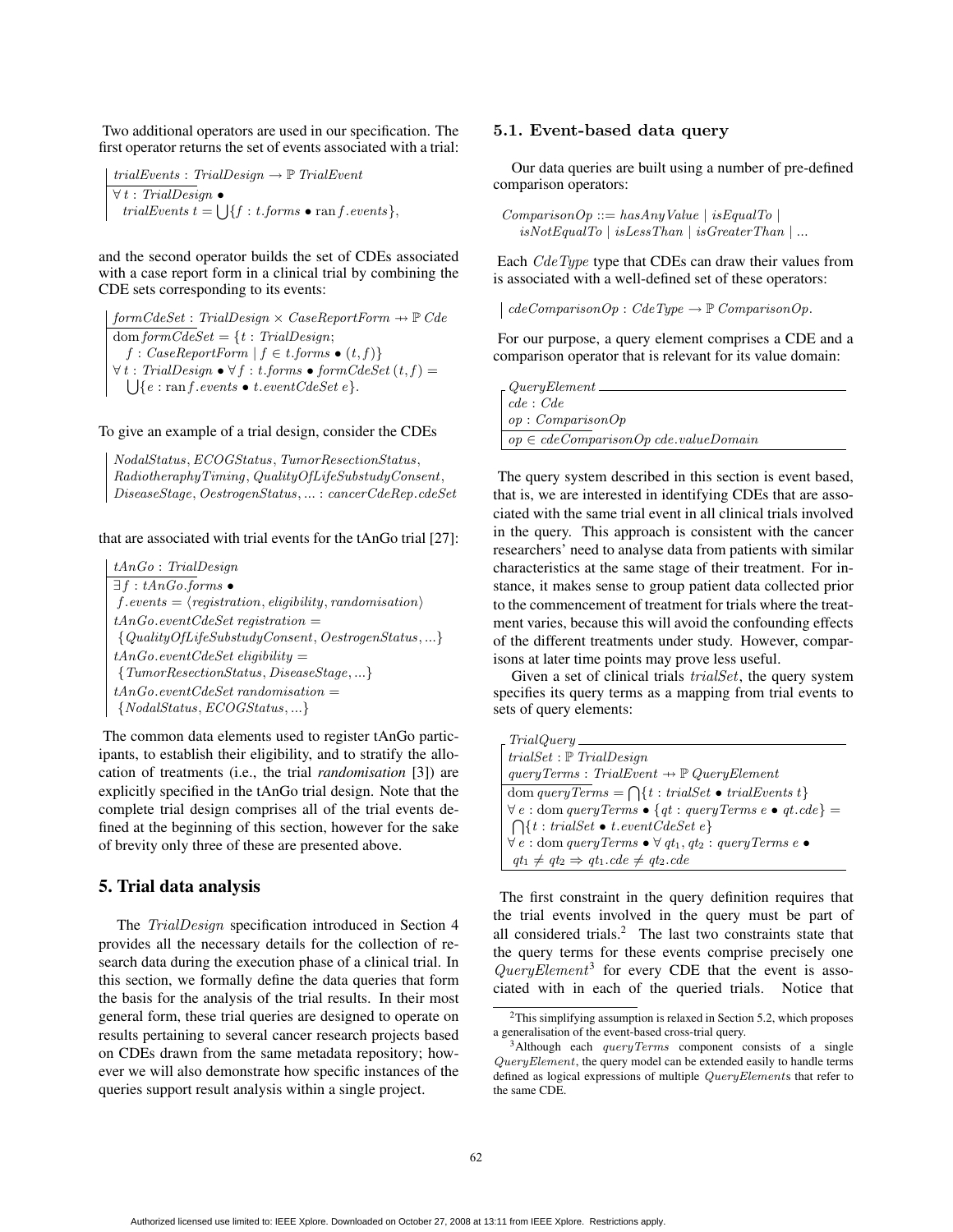the TrialQuery specification does not place any restriction on the comparison operators that are part of the QueryElement items associated with trial events. The only such constraint is specified by the definition of a QueryElement, i.e., these operators must be appropriate for the CDEs they relate to.

To illustrate the application of the trial query, consider the NEAT clinical trial [26]:

Neat : TrialDesign  $\exists f : Neat. \textit{forms} \bullet$  $f.events = \langle registration, eligibility, randomisation \rangle$  $Neat.eventCdeSet$  registration  $=$  ${ \{QualityOf LifeSubstudyConsent, ECOG Status}$ OestrogenStatus, ...}  $Neat.eventCdeSet$  eligibility = {DiseaseStage, TumorResectionStatus, ...}  $Neat.eventCdeSet randomisation =$ {NodalStatus, RadiotheraphyTiming}

An event-based query across the tAnGo trial defined in Section 4 and the NEAT trial above is then given by:

tAnGoNeatQuery : TrialQuery  $tAnGoNeatQuery. trialSet = \{tAnGo, Next\}.$ 

According to the definition of a TrialQuery,

{registration, eligibility, randomisation}  $\subseteq$  dom  $tAnGoNeatQuery.queryTerms$ 

since all these trial events appear in both  $tAnGo$  and Neat. The CDE sets that are part of the *queryTerms* for the three trial events are:

 ${qt : tAnGoNeatQuery.queryTerms randomisation \bullet qt. cde}$  $=\{NodalStatus\}$ 

 ${qt : tAnGoNeatQuery.queryTerms\; eligibility\bullet qt. cde}$  $=\{Tumor ResearchO (S) takes the number of 10000000, and the number of 1000000000, respectively.$ 

 ${qt: tAnGoNeatQuery.queryTerms\,\, registration\,\bullet\,qt. cde\}$  $=\{QualityOf LifeSubstudyConsent, Oestrogen Status\}.$ 

Appropriate comparison operators are associated with each of these CDEs in the above TrialQuery instance, e.g.,

 $tAnGoNeatQuery. query Terms randomisation =$  $\{ \langle cde \leadsto NodaI Status, op \leadsto isEqualTo \rangle \}$ 

Prior to being executed, a *TrialQuery* instance such as  $tAnGoNeatQuery$  needs to be parameterised by a set of values from the value domains of all CDEs in the query terms. For the  $tAnGoNeatQuery$  query term above for instance, op was chosen to be isEqualTo, so the NodalStatus value of interest will need to be specified in an implementation of the query framework. This part of the query is not modelled here; however details are provided when a case study illustrating the use of the model-driven generation framework is presented in Section 8.

#### 5.2. Combined-event query

Common data elements used in different clinical trials are not necessarily associated with the same trial event in each of these trials. An example is the ECOGStatus CDE defined in Section 4, which is used by both trials considered in the previous sections, but is associated with different events in the two trials— $ECOGS tatus \in$  $tAnGo.eventCdeSet randomisation$  and  $ECOGStatus \in$ Neat.eventCdeSet registration. In both cases the measurement is taken prior to patients joining the clinical trial, so the ability to perform queries including query terms for such CDEs is very important.

Having analysed several options for generalising the event-based trial query [6], we opted for an approach that is both simple and effective, and which addresses the use case described above. Our generalised cross-trial query is very similar to the event-based trial query, except that event sets rather than individual events are mapped on to query elements:

| $\Gamma$ Generalised TrialQuery                                                                  |
|--------------------------------------------------------------------------------------------------|
| $trialSet$ : ${\mathbb P}$ $Trial Design$                                                        |
| query Terms : $\mathbb P$ Trial Event $\rightarrow \mathbb P$ Query Element                      |
| $\bigcup$ (dom query Terms) = $\bigcap$ { t : trialSet • trialEvents t}                          |
| $\forall E : \text{dom queryTerms} \bullet \{qt : queryTerms \in \mathfrak{g} \} =$              |
| $\bigcap \{t : \mathit{trialSet} \bullet \cup \} \{e : E \bullet t \mathit{.eventCdeSet} e\} \}$ |
| $\forall E : \text{dom queryTerms} \bullet \forall q t_1, q t_2 : query Terms E \bullet$         |
| $qt_1 \neq qt_2 \Rightarrow qt_1, cde \neq qt_2, cde$                                            |

The change from individual events to event sets in the definition of the *queryTerms* component of the query led to a couple of changes to the constraints. The first change relaxes the constraint on the domain of queryTerms, specifying it as any set of event sets whose union gives the whole set of overlapping events for the considered trials. The change to the second constraint specifies that the CDE components of the query elements associated with a trial event set are obtained by considering the CDEs associated with all the events in the set.

#### 5.3. Controlled-access query

The data analysis system needs to ensure that access to confidential information is limited to the rightful users. Clinical trials use a role-based access control (RBAC) approach [12, 13] to constrain data access to users that have certain roles in the trial, and our data analysis specification can be further extended to reflect this requirement. A detailed description of this extension is presented in [6], where we prove that the controlled-access trial query associated with a set of trial designs is equivalent to the standard trial query based on the trial design set obtained by eliminating all inaccessible CDEs from the original trial designs.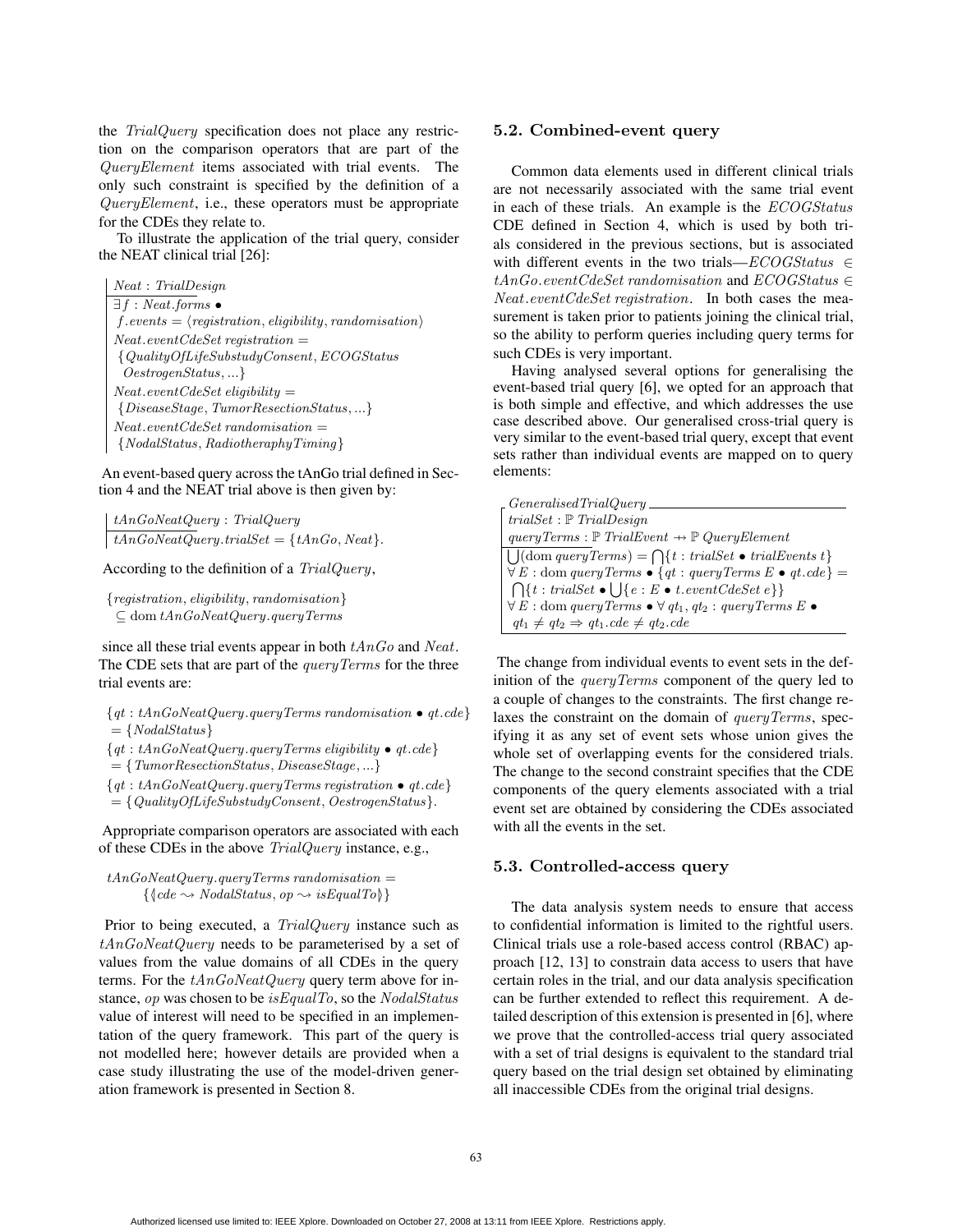#### 6. Implied processes and semantics

The clinical trials model covers only part of what is required to architect a complete SOA system. Therefore, the model-based generation of trial management systems also relies on implicit knowledge about cancer clinical trial processes and semantics. Notice that in addition to exposing the clinical trial data model, the TrialDesign schema specifies the process decomposition of trial executions into a set of case report form submission processes. Similarly, the trial event sequence in a case report form defines the basic event handler processes composing each case report form submission.

Given the high-level description of a trial design, the generation of the clinical trial SOA is based on three basic types—XML schemas with a single top-level element (termed *simple XML schemas*), web forms, and web method fragments (i.e., blocks of code that can be combined to form a web service method):

[SimpleXmlSchema, WebForm, WebMethodFragment].

A web service is therefore defined as a set of web methods, each of which is a sequence (i.e., an ordered collection) of web method fragments:

WebService  $methods: \mathbb{P}(\text{seq }WebMethodFragment).$ 

For brevity, the properties that make a sequence of web method fragments into a valid web method, and a set of web methods into a valid web service are not given here. The trial SOA component generation relies on the implicit domain knowledge defined by the following techniques:

1. A schema derivation method that produces the simple XML schema associated with a set of CDEs,

 $\vert \; schemaDerivation : \mathbb{P} \; Cde \rightarrow SimpleXmlSchema$ 

The method consists in pulling together all the CDE definitions in the CDE set, and wrapping them within a root XML element definition. Notice that this simple procedure is not specific to cancer research, but can be applied to any research field that uses CDE sets for data representation.

2. A technique for building the web form associated with a simple XML schema, and a web method fragment for handling the submission of the form,

 $submissionForm: SimpleXmlSchem \rightarrow WebForm$  $submissionHandler : SimpleXmlSchema \rightarrow$ WebMethodFragment.

The web method fragment created by the CancerGrid generation framework validates the submitted form against the schema (reporting any errors to the client) and logs the form and its validation result. Again, these techniques are independent of the problem domain.

3. Techniques for generating the web services for handling individual trial events, and the web method fragments for calling their methods:

```
eventHandlingService: TrialEvent \times \mathbb{P} \textit{Cde} \rightarrowWebService
\label{eq:1} eventSubmissionHandler: \; TralEvent \times \mathbb{P} \; Cde \rightarrowWebMethodFragment
```
The former technique is used for the generation of web services dedicated to special trial events such as randomisation or adverseEvent (and their associated CDEs), while the latter technique is used to create the code that initiates calls to these services when the submission of a case report form is handled.The two mappings are specific to cancer clinical trials, although similar mappings are likely to exist for other problem domains.

4. Techniques for generating web services and forms for data analysis across a set of clinical trials:

 $analysisService : \mathbb{P} \text{ }TrialQuery \rightarrow \text{ } WebService$  $analysisForm : \mathbb{P} \text{ }TrialQuery \rightarrow WebForm$  $dom analysisService = dom analysisForm =$  ${trialSet : \mathbb{P} \text{ } TrialDesign \bullet} \{ query : \text{ }TrialQuery } |$  $query.trainSet = trialSet \bullet query \}$ 

These techniques are also applicable to any research area characterised by an information model similar to that used by our framework.

The techniques presented above are first used to build the *case reporting service* for a clinical trial, i.e., the service handling the submission of all the case report forms in the trial. This service comprises a web method for each case report form in the trial. Each such web method is obtained by concatenating the web method fragment corresponding to the submissionHandler and the fragments that encode the calls to the event-specific services for all form events:

 $caseReportingService: \text{TrialDesign} \rightarrow \text{WebService}$  $\forall t : \text{TrialDesign} \bullet (caseReportingService t).methods =$  ${f : t. forms; s : seqWebMethodFragment}$ dom  $s =$ dom f.events ∧  $(\forall i : \text{dom } s \bullet s \ i = eventSubmissionHandler (f. events i,$  $t.eventCdeSet (f. events i))$   $\bullet$   $\langle submissionHandler ($ schemaDerivation (formCdeSet  $(t, f))$ ) $\cap$  s}

With a service-oriented architecture defined simply as a combination of web forms and web services,

| Soa                                         |
|---------------------------------------------|
| $\mid$ webForms : $\mathbb P$ WebForm       |
| $\mid$ webServices : $\mathbb P$ WebService |

the CancerGrid framework generates the trial management system below: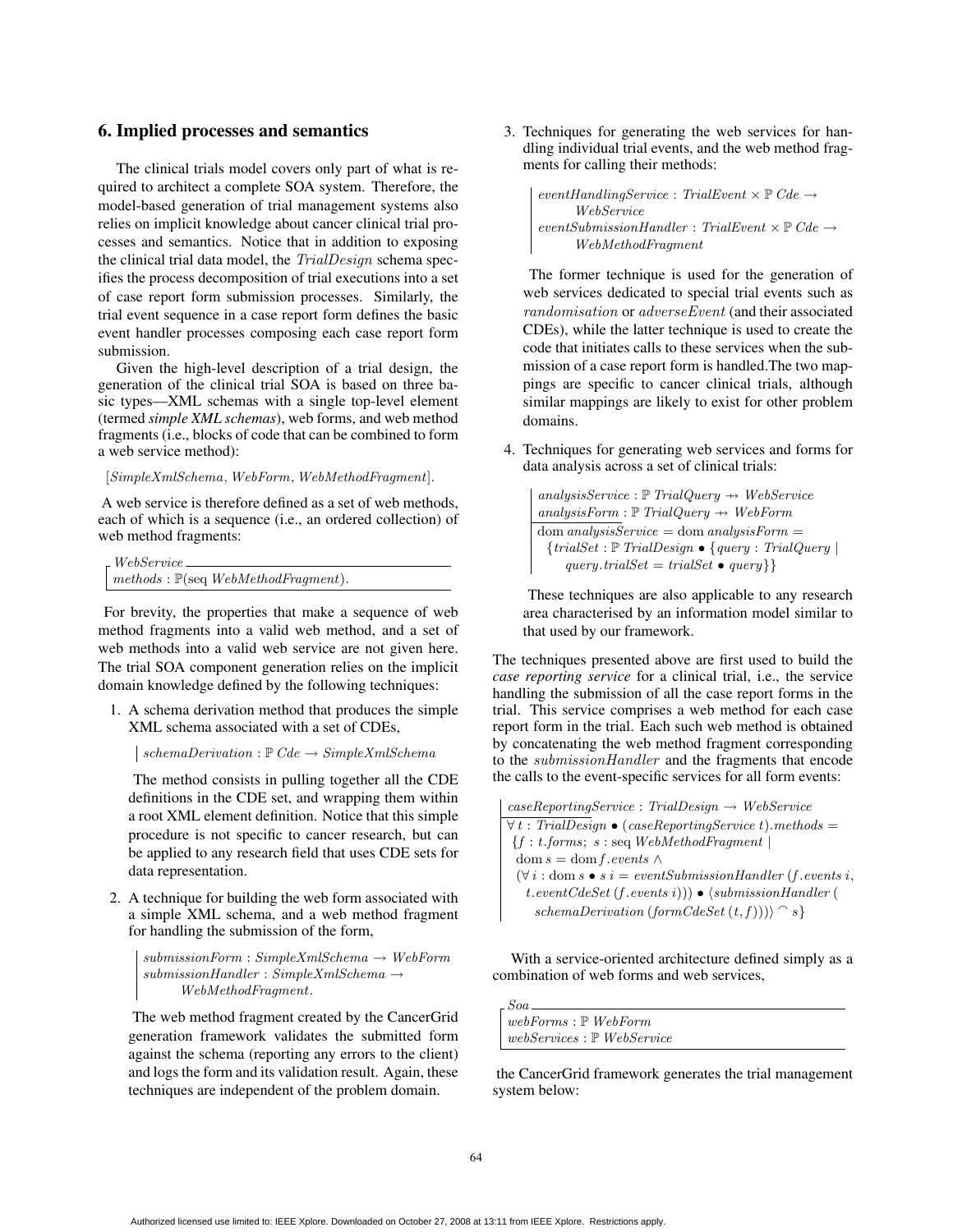

### **Figure 2. SOA generation framework**

```
trialManagermentsystem: \mathbb{P} \left[ \right. TrialDesign \rightarrow Soa\forall T : \mathbb{P} TrialDesign \bullet(trialManagementSystem T).web Forms ={t : T; f : CaseReportForm \mid f \in t \text{.} forms}submissionForm (schemaDerivation (formC deset (t, f)))∪{analysisForm {q : TrialQuery | q.trialSet = T • q}}
\wedge (trialManagementSystem T).webServices =
{t : T • caseReportingService t}∪
{t : T; event : TrialEvent \mid event \in trialEvents \bulleteventHandlingService (event, t.eventCdeSet event)}∪
{analysisService {q : TrialQuery | q.trialSet = T \bullet q } }.
```
As a result, the trial management system comprises: the web forms for all case report forms in the trial set and for the cross-trial data analysis; per-trial case reporting service instances; all the event-specific services; and the data analysis service for the considered set of trials.

# 7. The SOA generation framework

The CancerGrid SOA generation framework (Figure 2) consists of several parts. The *Component Factory* produces the *Artefacts* (i.e., the code and data elements) that compose the clinical trial SOA modules by employing of a number of *Artefact Generators*. In turn, the generators use *Model*

*Traversals* to apply specialised *Model Visitors* to fragments of the trial design, as described in detail below.

SOA components and artefacts for cancer clinical trials The trial management system comprises a set of interdependent web services and web forms. Given the software platforms available to most CancerGrid users, the amount of generated code required for the same functionality, and the available development tools, .NET was chosen over J2EE as the target platform for the web service implementation, and a combination of ASP.NET [11] and XForms [10] is used for the implementation of web forms. Several classes of artefacts are used to build these components:

- *TextArtefact*—A simple, run-time generated string.
- *FileArtefact*—A file on the local file system, e.g., a template configuration file that a generator will include in the components it creates. Typically, file artefacts are independent of the trial for which they are used.
- *XmlArtefact*—An XML document, typically trialspecific and produced at run time by a generators.
- *AspDotNetPageArtefact*—An XML document representing an ASP.NET form.
- *CodeArtefact*—A generated code module.
- *XFormsArtefact*—A trial-specific XForms artefact.

Common to all these artefacts is their implementation of an *IArtefact* interface, whose single method permits artefacts to be saved to an output stream.

Model traversal This class library provides the model traversal support required during artefact generation. In the current version of the system, its only component is a depthfirst-search (DFS) traversal of XML schemas represented as (.NET) Schema Object Models (SOMs). Potential candidates for new versions of the generation toolset include traversal of XMI-encoded [21] UML models. The DFS schema traversal provides simple methods for the traversal of schemas, schema sets and of specific elements within schemas. Each such method is using a visitor that does the actual work of generating artefacts from the model.

Model visitors This part of the framework comprises classes that implement the web form and web service fragment generation techniques from Section 6. The implementation uses the hierarchical visitor design pattern [31] (i.e., a variant of the visitor pattern in [14]) to build web forms and web service fragments based on XML schemas derived from a trial design. Each type of visitor generates an artefact or contributes a part to the generation of an artefact:

• *RootElementDetectionVisitor* identifies the single root element of a simple XML schema.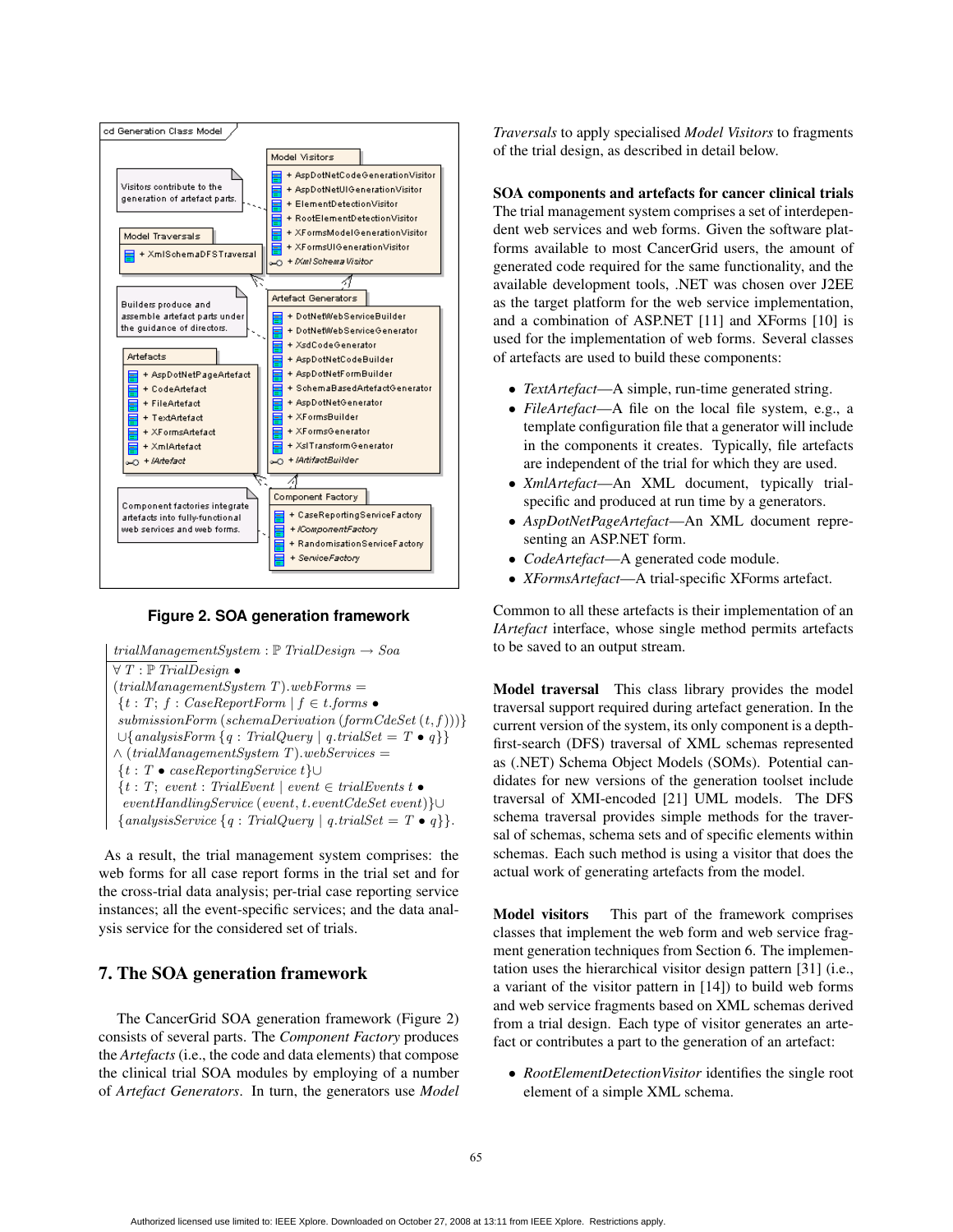- *ElementDetectionVisitor* finds a pre-specified element from an XML schema.
- *XFormsModelGeneratorVisitor* and *XFormsUIGenerationVisitor* are used to generate the model and user interface parts of XForms [10], respectively.
- *AspDotNetUIGenerationVisitor* is used to generate the UI of ASP.NET forms, and *AspDotNetCodeGenerationVisitor* generates the data binding code required to create the object for the form submission.<sup>4</sup> These visitors implement the submissionForm transformation from Section 6.

Visitors implement the *IXmlSchemaVisitor* interface, which specifies the operations that visitors must support. This includes methods to be employed when entering and exiting each type of non-leaf node encountered during the traversal of a schema object (i.e., *VisitEnter* and *VisitLeave*), and simple *Visit* methods that are used when a leaf node in the schema is reached. The boolean value returned by each of these methods indicates the direction in which the traversal should continue after the method returns. Thus, the children of a non-leaf node are visited if and only if the *Visit-Enter* method called for the node itself returns true. Similarly, the value returned by a *VisitExit* or *Visit* method specifies whether the next sibling in the model will be visited returned value true, or not—returned value false.

Artefact builders and component generation This module (Figure 2) comprises elements that generate individual artefacts from a trial design fragment. Typical examples include .NET web service .asmx and *code behind* files, or ASP.NET web forms generated from XML schemas. Generators employ specialised artefact part *builders* to produce an artefact, i.e., they play the *director* role from the builder software design pattern [14]. The framework comprises generators for web service code (*DotNetWebserviceGenerator*), ASP.NET form UI and code (*AspDotNetGenerator*), XForms model and UI (*XForms-Generator*), data types from XML schema (*XsdCodeGenerator*) and XSL transformations (*XslTransformGenerator*).

SOA component factories These classes generate system components such as web services and forms using techniques from our Z specification. Each component factory bases its operation on several trial design *fragments* obtained by filtering the trial design by means of a set of XSL transforms. These filters represent a combination of the eventCdeSet mapping from trial events to CDE sets, and the schemaDerivation conversion of CDE sets to XML schemas, as described in the Z specification in Section 6.

The *case reporting service factory* is a specialised service factory that is responsible for generating the case reporting web service and forms required in a clinical trial. The factory uses a "case reporting schema" design filter to extract the information required to build its case reporting artefacts. The result of applying this filter to the trial design is an XML schema whose top-level elements define the case report forms in the clinical trial. This schema is used to generate the data types for the case report forms exchanged between the web forms and the case reporting service web methods, as well as to build the web service and the associated web forms. The submissionHandler and eventSubmissionHandler transforms from the specification in Section 6 are used for this generation.

The *event-handling service factories* implement the eventHandlingService transform (Section 6) to generate the web services for handling specific trial events such as eligibility, randomisation or adverseEvent. The design filters used extract the CDE sets associated with individual events by means of the *eventCdeSet* mapping from the TrialDesign Z schema. For instance, the randomisation service factory generates the patient randomisation service for a clinical trial. Two design filters are used to gather the information required to generate the randomisation service. The former filter generates an XML schema for the subset of case report form fields associated with the randomisation trial event. The latter is a "stratification" filter that extracts trial design information about the way in which the value domains of the stratification CDEs are partitioned into subdomains for the purpose of treatment allocation.

Work is underway to add a *data analysis service factory* and the visitors on which it relies to the framework. This factory will employ the analysisService and analysisForm transforms from Section 6 to generate the data analysis form and service, a step in the generation of the trial management system that is currently handled manually.

# 8. Case study

In order to assess the effectiveness of our framework, we applied it to two real cancer clinical trials that completed their data acquisition and are currently in the analysis stage [26, 27]. This enabled us to devise simulated executions of the two trials based on made-up but realistic patient data, and to demonstrate them to clinical trial personnel directly involved in running the two trials. The feedback obtained from clinicians, statisticians and IT staff that took part in the execution of the trials was then used to improve the specification of the framework, and the general usefulness of the trial management system it generates.

For each of the considered clinical trials, we started from an English-text description of the trial termed a *trial protocol*. Among other information, trial protocols contain de-

<sup>4</sup>A limitation of ASP.NET is that data binding is one way: web form fields can get their values from the fields of an associated object, but the reverse is not supported.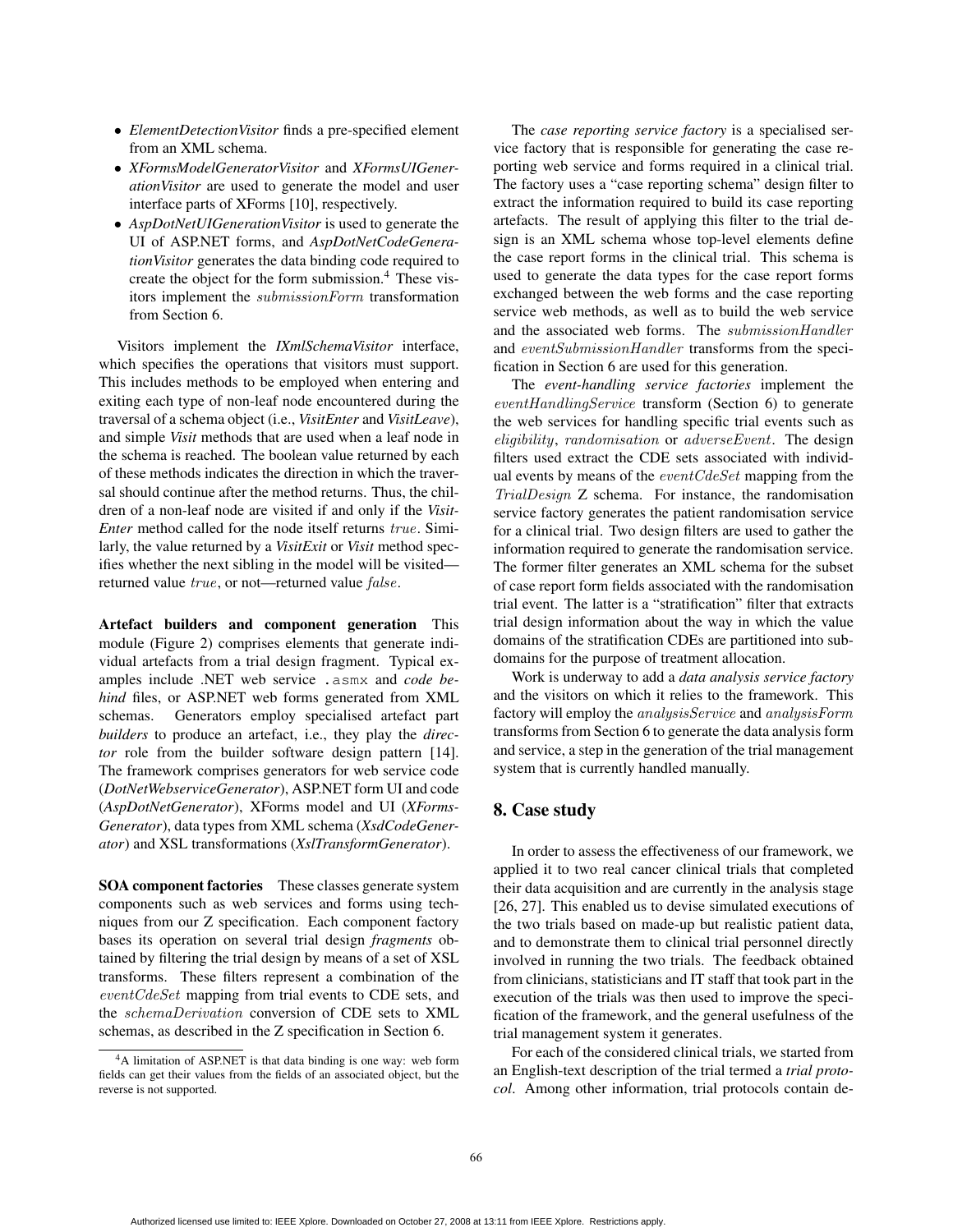tailed descriptions of the data collection and analysis stages of the associated trials. Based on these descriptions, we built instances of our clinical trial metamodel (i.e., trial designs) that are equivalent to the original trial protocols. The resulting tAnGo and Neat trial designs (presented in Sections 4 and 5, respectively) were then used as input for the trial management system generators described in the previous section, which produced the system artefacts—web services and web forms—ready for deployment.

We deployed and configured the automatically generated case reporting and trial event handling services, and the case report forms for the two clinical trials. The data analysis form and service described by the Z specification in Sections 5 and 6 were implemented manually, as the current version of the system does not include generators for these artefacts.

By combining demonstrations of our architecture with a high-level presentation of the associated specification, we managed to convey a good understanding of our approach to a representative sample of its intended users. As a result, valuable comments and suggestions for improvement have been obtained from these users even from the early stages of the project. The ability to speed-up trial management system development and the enforced usage of controlled cancer metadata were consistently deemed as the key advantages of our approach. The data analysis components, although not automatically generated yet, were also perceived as powerful tools for analysing cancer research data both within and across clinical trial boundaries. Patient workflow was reported as insufficiently supported by the current version of the framework, and we are in the process of adding it to the Z specification in the first instance. Based on past experience, we expect this to form the basis for agreeing on the required new functionality with the users of the IT system generated by our framework.

### 9. Conclusions

The model-driven development framework described in this paper formally defines and automates the creation of the web services and forms for trial management systems in cancer research. Starting from a *design* of a clinical trial, the current version of the framework employs software component generators to produce the artefacts (i.e., the code, data and configuration files) associated with a clinical trial. The successful generation of fully operational SOA components for a couple of clinical trials indicates that automating the model-driven generation of trial management systems is a viable approach.

The use of a formal specification was essential to defining our architecture in a concise and unambiguous manner. The resulting Z model expresses not only the cancer trial metamodel on which the architecture is based, but

also the internal processes involved in the generation of the software artefacts that compose a trial management system. Although the work to use the specification in the verification of the generators in our architecture and the software artefacts they produce is not complete yet, the specification has proved invaluable in improving our understanding of the framework and in describing it to other members of the project and to many of its intended users.

Additional work is carried out within the project to develop generators for the data analysis components whose specification is given in the paper, and to add automatic packaging, configuration and deployment to the actual component generation. Other extensions that are being investigated include the separation of the clinical trial logic into standalone BPEL workflows [20] to support the patient workflow associated with clinical trials, and the generation of the SOA security components. These extensions are being developed at the same time as a new, enhanced version of the CancerGrid clinical trials model [16].

While the association of particular events and event handlers with well-defined data sets is inherently domain specific, the largest part of the model-driven development approach is not directly related to cancer research. This part can be readily applied to other areas for which a CDE-based information model of research projects is available. In particular, the techniques used to generate the web forms for data collection and analysis, and the services handling data submission and data queries, respectively are immediately applicable to other types of clinical trials, and to other research fields.

#### Acknowledgements

This work was supported by the UK Medical Research Council grant G0300648 and a Microsoft Research grant. The authors are grateful to Charlie Crichton, Peter Maccallum, Andrew Tsui and the other members of the CancerGrid team for many insightful discussions during the work on the model-driven development framework.

### References

- [1] D. G. Altman, K. F. Schulz, D. Moher, M. Egger, F. Davidoff, D. Elbourne, P. C. Gotzsche, and T. Lang. The revised CONSORT statement for reporting randomized trials: Explanation and elaboration. *Annals of Internal Medicine*, 134(8):663–694, April 2001. http://www.annals.org/cgi/reprint/134/8/663.pdf.
- [2] Y. Arens, C. Y. Chee, C.-N. Hsu, and C. A. Knoblock. Retrieving and integrating data from multiple information sources. *Journal of Intelligent and Cooperative Information Systems*, 2(2):127–158, June 1993.